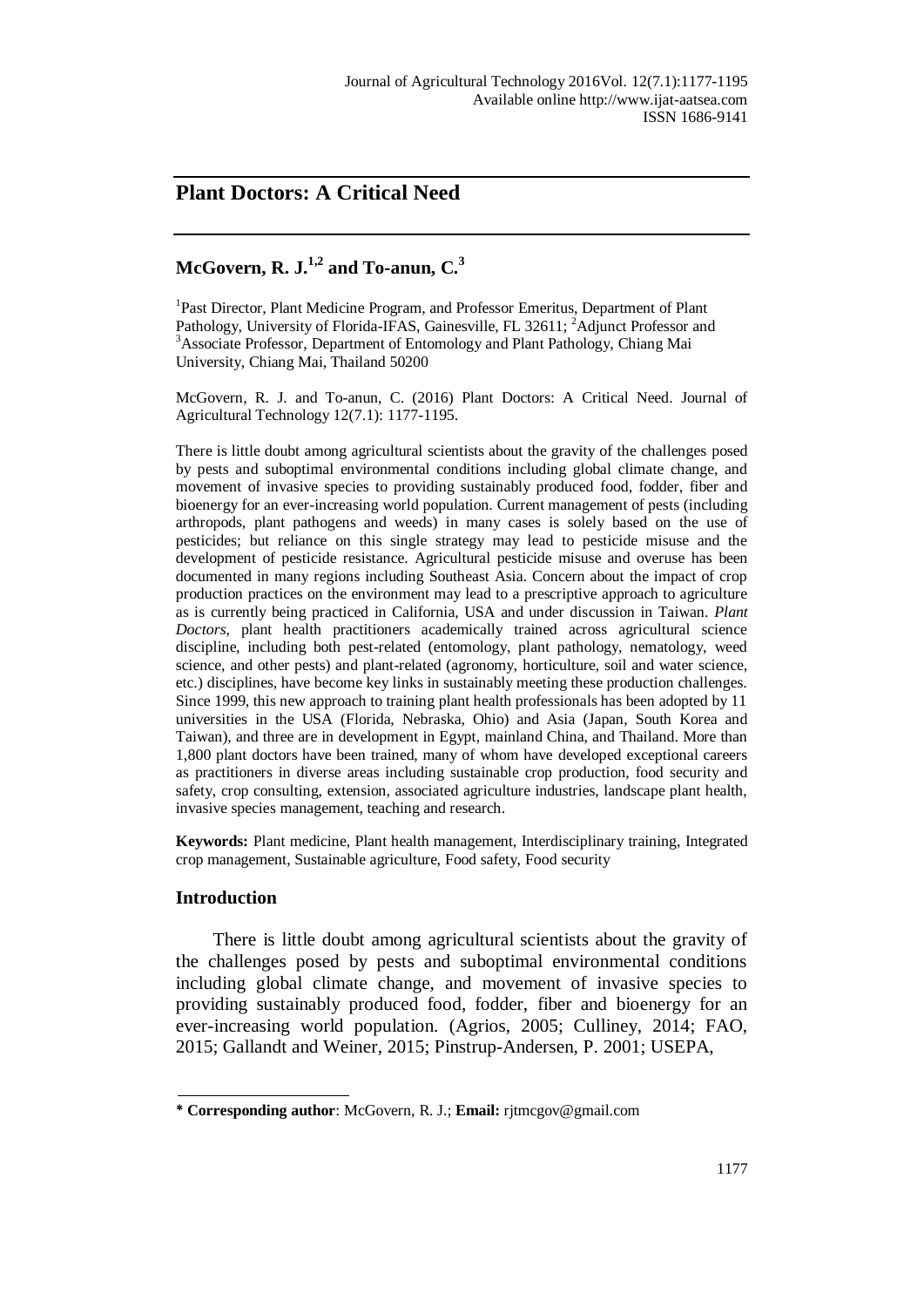2015). It has been estimated that the global demand for food will necessitate a 70% increase in production by 2050 (FAO, 2010). Global movement of invasive species leading to reduced biodiversity in biotic resources and damage to crops is another increasingly important problem (Huber *et al*., 2002). Concern about the impact of crop production practices on the environment may lead to a prescriptive approach to agriculture as is currently being practiced in California, USA (agricultural pest control advisers), and under discussion by the legislature of Taiwan in the form of the "Plant Doctor Act" (Dr. T. K. Wang, Taiwan Bureau of Animal and Plant Health Inspection and Quarantine, personal communication, July 6, 2015). Information on the need for rigorous, interdisciplinary training of plant health practitioners, *Plant Doctors*, to meet these challenges has been previously presented (Agrios, 2001; Capinera, 2000; Hein and Hodges, 2013; Hein and McGovern, 2009).

 The term *Plant Doctor*s is defined here as those plant health practitioners academically trained across agricultural science discipline, through coursework and internships in both pest-related (entomology, plant pathology, nematology, weed science, and other pests) and plant-related (agronomy, horticulture, soil science, etc.) subjects, to directly serve agriculture and the general public, through the prevention, diagnosis and management of plant health problems. Also, when I refer to plant pests and their management I do so in this broad sense.

The objectives of this paper include examining the development of the plant doctor concept, the training programs that have been established, the impact of plant doctors, and possible future directions for this emerging profession including increased inter-program communication and cooperation.

## **Pioneer practitioners, programs and organizations**

 A number of pioneer practitioners, primarily plant pathologists and entomologists, have had a major influence on the development of the plant health profession. After completing a Ph.D. in plant pathology at Cornell University, Dr. Cynthia Westcott (1898-1983) established a private practice in 1933 centered in the New York metropolitan area, encompassing the diagnosis and management of plant problems in primarily private landscapes caused by pathogens and arthropods (Horst, 1984). Over a period of 30 years, she presented nearly 1000 lectures, conducted diagnostic clinics in department stores, taught courses in botanical gardens, wrote regular columns on plant problem diagnosis for the *New York Times* and *Home & Garden Magazine*, and authored such references as *Westcott's Plant Disease Handbook*, *The Gardeners Bug Book*, *The Plant Doctor* and *Plant Doctoring is Fun*. Because of these efforts, and within 10 years after starting her practice, she became known to the general public as *The Plant*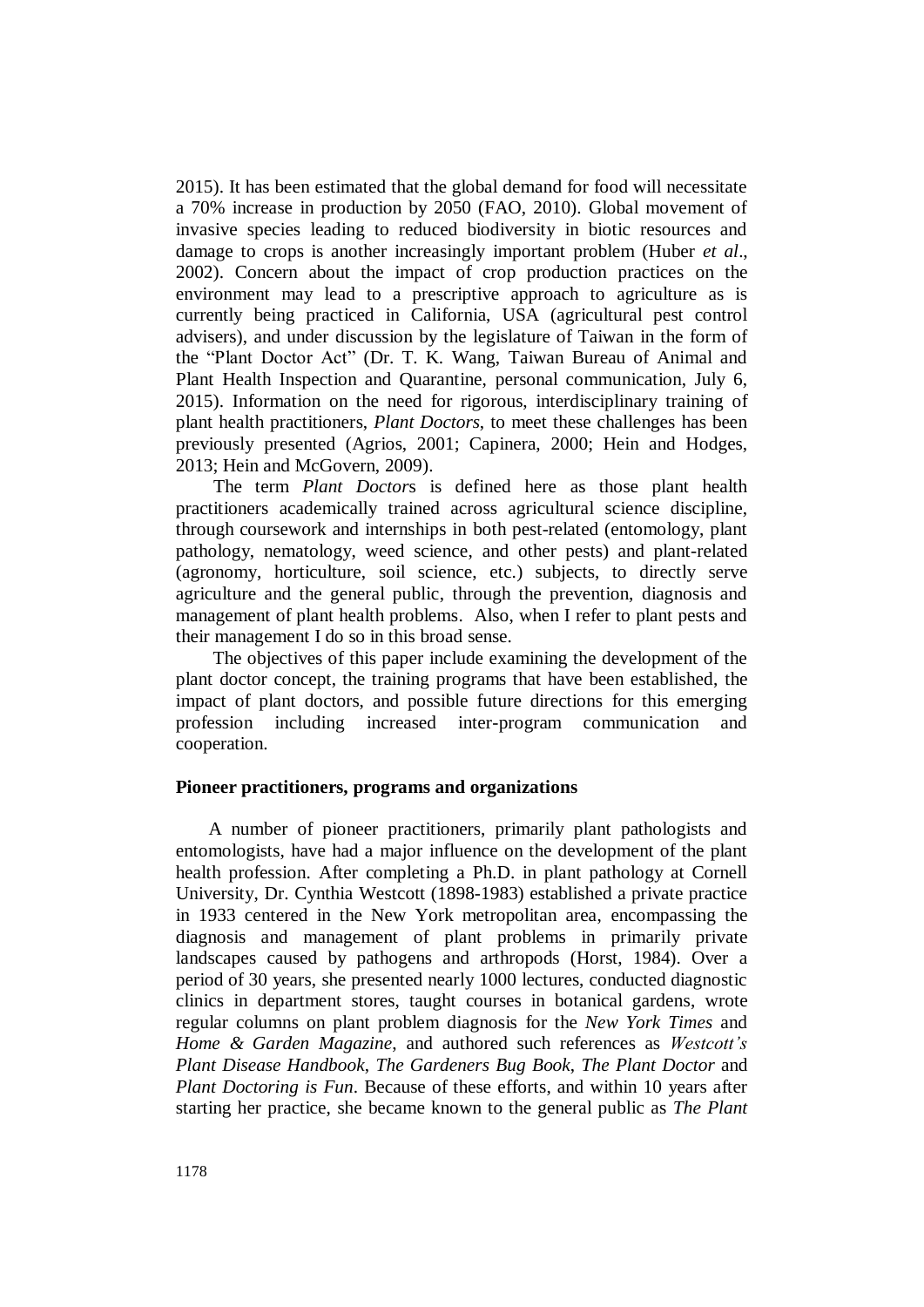*Doctor*, and was the prototypical practitioner of plant pathology in the United States.

 Another plant pathologist, Dr. Robert S. Cox (1919-1999) focused his efforts on assisting Florida vegetable and ornamental growers with their plant disease problems. In 1957, following brief employment at a research center of the University of Florida, Cox became the first independent crop consultant in the state. He scouted tomato fields and was intensively involved in helping farmers develop management practices for devastating fungal and bacterial diseases including Fusarium wilt [*Fusarium lycopersici* f. sp. *lycopersici* W.C. Snyder & H.N. Hansen, (1940)] and bacterial spot (*Xanthomonas* spp.), respectively. At meetings of the American Phytopathological Society (APS) Cox was a vocal proponent of recognition of crop consulting as a profession. Furthermore, in his book *The Agricultural Consultant* he advocated interdisciplinary training in plant protection that influenced a number of universities in the USA to adopt this approach (Cox, 1982).

Dr. Earle S. Raun (1924-2009) worked as an entomologist with the USDA for 20 years, and 8 years with the University of Nebraska, first as chair of the Department of Entomology, and then as Associate Director, of the Nebraska Cooperative Extension Service. In 1974, Raun became the first independent crop consultant in the Midwestern USA. He and his colleagues conducted ground-breaking research on the European corn borer [*Ostrinia nubilalis* (Hübner) (Lepidoptera: Pyralidae)] and Western corn rootworm [*Diabrotica virgifera virgifera* (Coleoptera: Chrysomelidae)]. But perhaps even more importantly, he became a founding member and first president of the National Alliance of Independent Crop Consultants (NAICC). Raun was a strong supporter, as was the NAICC, of interdisciplinary training in plant health and the regional establishment of plant doctor programs in the USA including those subsequently established at the University of Florida (UF) and University of Nebraska-Lincoln (UN-L) (Bradshaw and Marquart, 1990). Dr. John L. Capinera, who later became chair of the UF Department of Entomology and Nematology and one of the key figures in the establishment of the Plant Medicine Program there, was influenced by a talk presented by Raun on the topic (J. L. Capinera personal communication, September 14, 2015).

 Over a 40-year period, this holistic, interdisciplinary approach to training plant health practitioners was espoused in the writings of many plant pathologists (Browning, 1998; Horsfall, 1959; Kendrick, 1984; Merrill, 1979; and Tammen and Wood, 1977). Perhaps the strongest proponent of this approach was Dr. J. Artie Browning (1923-2013) who served as a researcher and teacher at Iowa State University for 28 years, and head of the Department of Plant Pathology and Microbiology at Texas A&M University for 9 years. Browning combined brilliance in theoretical and practical breeding for disease resistance in cereal crops, primarily against oat rust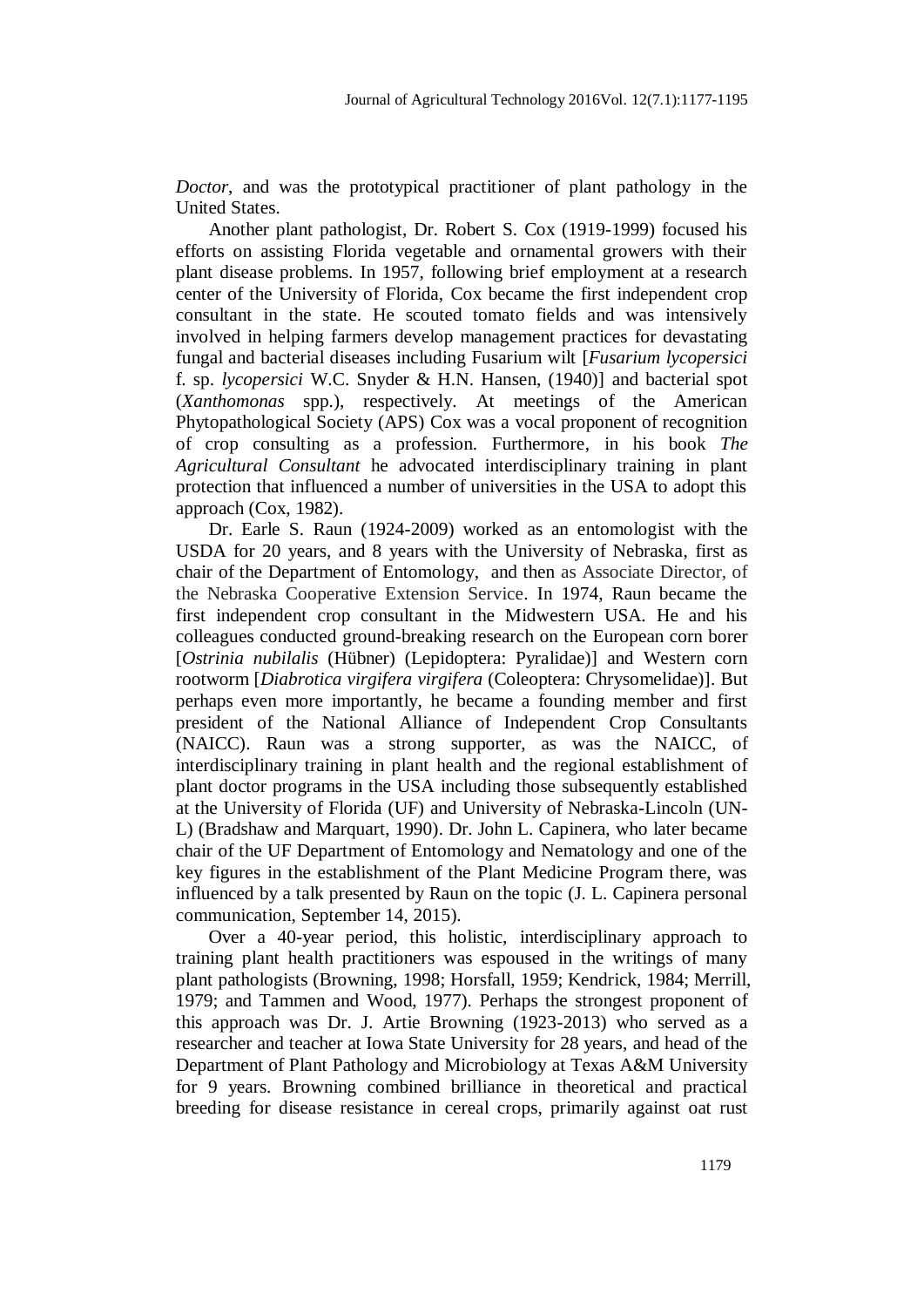[*Puccinia coronata* Corda, (1837)], with unbounded enthusiasm for what he felt was a necessary change in the training needed to deliver effective and sustainable technology to farmers. Like Raun, he was an early and ardent supporter of the establishment of plant doctor programs such as those later developed at UF and UN-L. In his presidential address at the annual meeting of the APS in 1982 he recommended that the society join its sister agricultural science disciplines in establishing plant doctor programs (Browning, 1998). As he later stated in his paper *One Phytopathologist's Growth through IPM to Holistic Plant Health: The Key to Approaching Genetic Yield Potential*:

"Thus, plant doctors give hope for approaching attainable yields and feeding a hungry world. The plant health movement has the potential to effect the greatest change in world agriculture since the Green Revolution, and the D.P.H./M to become plant agriculture's most important single degree program." (Browning, 1998)

 A number of plant health-related educational programs and organizations also helped to provide the ethos in which the plant doctor concept evolved. The Integrated Pest Management (IPM) movement initiated by Stern et al. in 1959 led to new multicomponent tactics for pest control and spawned training programs in universities worldwide that combine arthropods, plant pathogens, and weeds such as the MPPPM program at the University of Georgia. Development of the Integrated Crop Management (ICM) concept then followed which additionally recognizes the importance of managing all aspects of crop production, pest management as well as cultural practices, coupled with an awareness of agriculture's environmental impact to achieve sustainability (Agra CEAS Consulting, 2002). Combination of the disciplines of entomology, plant pathology and weed science into a single research unit, the Institut für Phytomedizin occurred at Hohenheim University in Germany in 1939, prefiguring the later integration of the different pest groups into Plant Medicine Departments in Asia. These organizations acknowledge the advantage of grouping plant pest management into a single research unit and thereby achieved at least partial defragmentation of agricultural science.

 Following in the footsteps of Westcott, Flower Time, Inc./Frank's Nursery & Crafts, Inc. (FNC), once the largest garden center chain in the USA, operated an integrated plant diagnostic service for home owners in the 1980s. This service was delivered by in-store specialists equipped with stereo microscopes and pertinent references, and trained by the company's Horticulture and Diagnostics Department (HDD) in regionally appropriate pest diagnosis and management and horticultural practices (McGovern and Willard, 1988). The educational background of these plant health specialists ranged from the A.A.S. to Ph.D. degrees in horticulture, pest management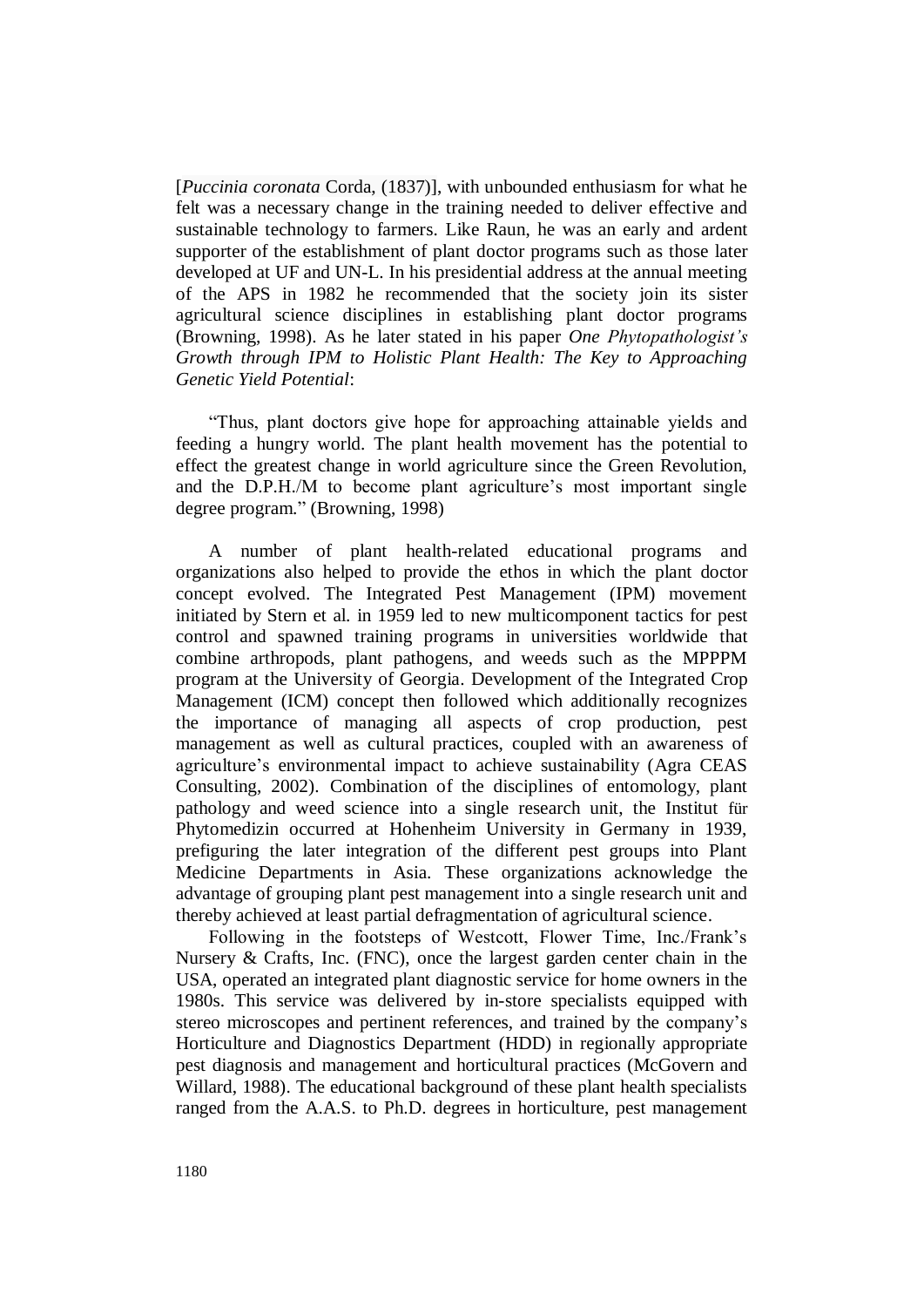or related disciplines, with the majority possessing bachelor's degrees. The service also included basic and advanced soil testing for diverse landscape sites ranging from vegetable gardens to turfgrass. This 13-state, 130-store, computer-linked diagnostic network was supported by a central clinic and reference library in Detroit, Michigan, which included all of Westcott's publications. As director of the HDD, I recognized the need for interdisciplinary training to ensure delivery of effective plant health advice to our clientele. Therefore, I listened with great interest when Dr. George N. Agrios, chairman of the UF Department of Plant Pathology, delivered his presidential address at the 1991 annual APS meeting describing the plans to establish the Plant Medicine Program at that university.

#### **Plant Doctor Programs**

 Beginning with the program established after multiple attempts by Drs. Agrios, Capinera and Jerry M. Bennett at UF in 1999, plant doctor programs have been initiated at a total of 11 universities in the USA and Asia [Japan, South Korea (the Republic of Korea) and Taiwan (the Republic of China)], and three are under development in Egypt, China (the People's Republic of China) and Thailand (Table 1). The academic level of these programs ranges from bachelor's to master's and doctoral degrees. In addition, some of the plant medicine departments also offer traditional M.S. or Ph.D. degrees that are based on research conducted in a single plant pest discipline. Joint M.S. or Ph.D. degrees are options for D.P.H. and D.P.M. students at UN-L and UF, respectively, and a joint D.P.M.-Ph.D. is being planned at Mansoura University in Egypt.

 It is not surprising that differences exist between these plant doctor programs given their different regional socioeconomic environments, traditions and needs, and because plant medicine is still in its formative stage. Its sister professions of human and animal medicine took many years to standardize M.D. and D.V.M. training, respectively, and still deal with the concordance of regional/national differences in training and degree names. For example, in the U.K. and a number of other countries following that tradition, the Bachelor of Medicine (M.B.) and Bachelor of Surgery degrees (ChB), are the first two professional degrees awarded upon graduation from medical school. The M.B./Ch.B. are generally awarded jointly after completion of what is analogous to a 5-year combined undergraduate-graduate program of study. Browning (1998) suggested that individuals with bachelor's degrees in plant medicine be considered "paraprofessionals". This appears to the case in Japan where the B.S. in Clinical Plant Science qualifies the recipient for recognition as an "*Associate* Tree Doctor" and "*Associate* Nature Restoration Promoter" (see *Certification/ licensure below*). However, this approach may not adequately consider the rigor and extent of the B.S.P.M. degrees in all regional contexts.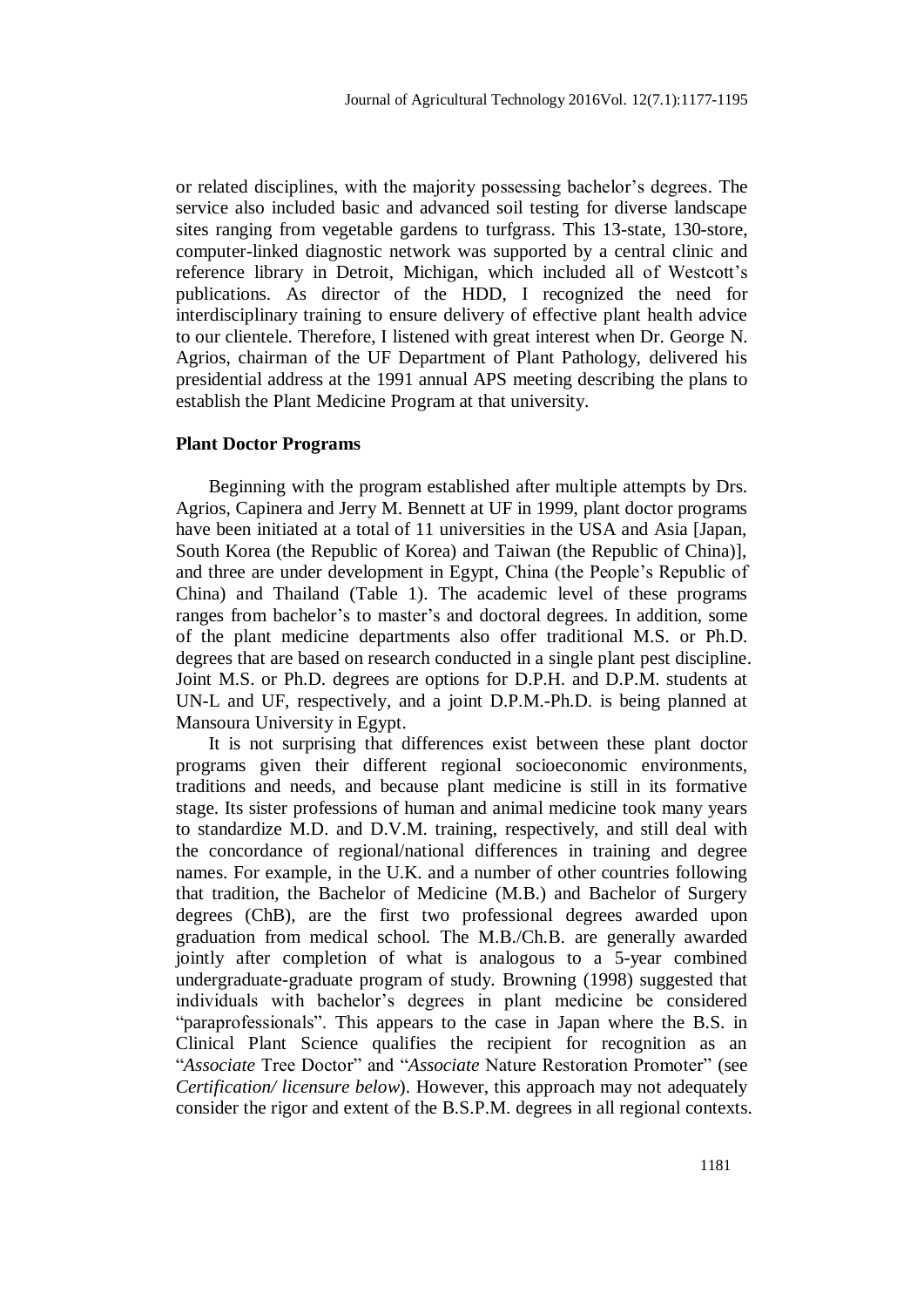Equivalency determination of plant doctor training, including the issue of academic level, is beyond the scope of this paper. Procedures for certification and licensure of plant doctors will be the work of future practitioner groups, legislators and academicians on a regional basis.

Despite their differences, plant doctor programs share important common characteristics including a mandatory interdisciplinary core curriculum that encompasses both pest- and plant-related disciplines, and a practicum or internship component. Students in all of the programs can specialize through their practicums/internships and elective courses in many plant health areas including sustainable crop production, food security and safety, crop consulting, extension, landscape plant health management, invasive species management, associated agriculture companies, teaching/research, and related fields.

 All of the undergraduate plant doctor programs are housed within departments of Plant Medicine, or in the case of Hosei University (HU), in the Department of Clinical Plant Science. The master's degree programs at National Chung Hsing University (NCHU) and National Taiwan University (NTU) are divisions of their College of Agriculture and Natural

Resources and College of Bio-Resources and Agriculture, respectively, and the Master of Plant Health Management is jointly administered through the Departments of Entomology and Plant Pathology at Ohio State University. The Doctor of Plant Health Program at the UN-L is considered a graduate professional degree program within the College of Agricultural Sciences and Natural Resources, and the UF Plant Medicine Program is a graduate program within the College of Agricultural and Life Sciences.

 Plant doctor students have funded their degrees in a variety of ways. Undergraduates in South Korea are on scholarships or are self-funded, while those in Japan and Taiwan are primarily self-funded. Students seeking M.S.P.M. degrees in Taiwan find support through scholarships and research and teaching assistantships. D.P.H. and D.P.M. students have funded their degrees through first-year assistantships, fellowships, part-time research positions, dual M.S. and Ph.D. degrees, student loans and combinations of these strategies. Direct agriculture industry/employer support of students has occurred but has been rare; one DPM student at UF and three MPHM students at Ohio State University were funded by their employers. Industryacademia partnerships would seem a logical step in training effective future employees or upgrading the educational level of current employees. Such relationships require flexibility on the part of both plant doctor programs and industry.

## **Impact of Plant Doctors**

 To date, over 1,800 plant doctors have been trained with the great majority at the bachelor's level. In general, the graduates with B.S.P.M.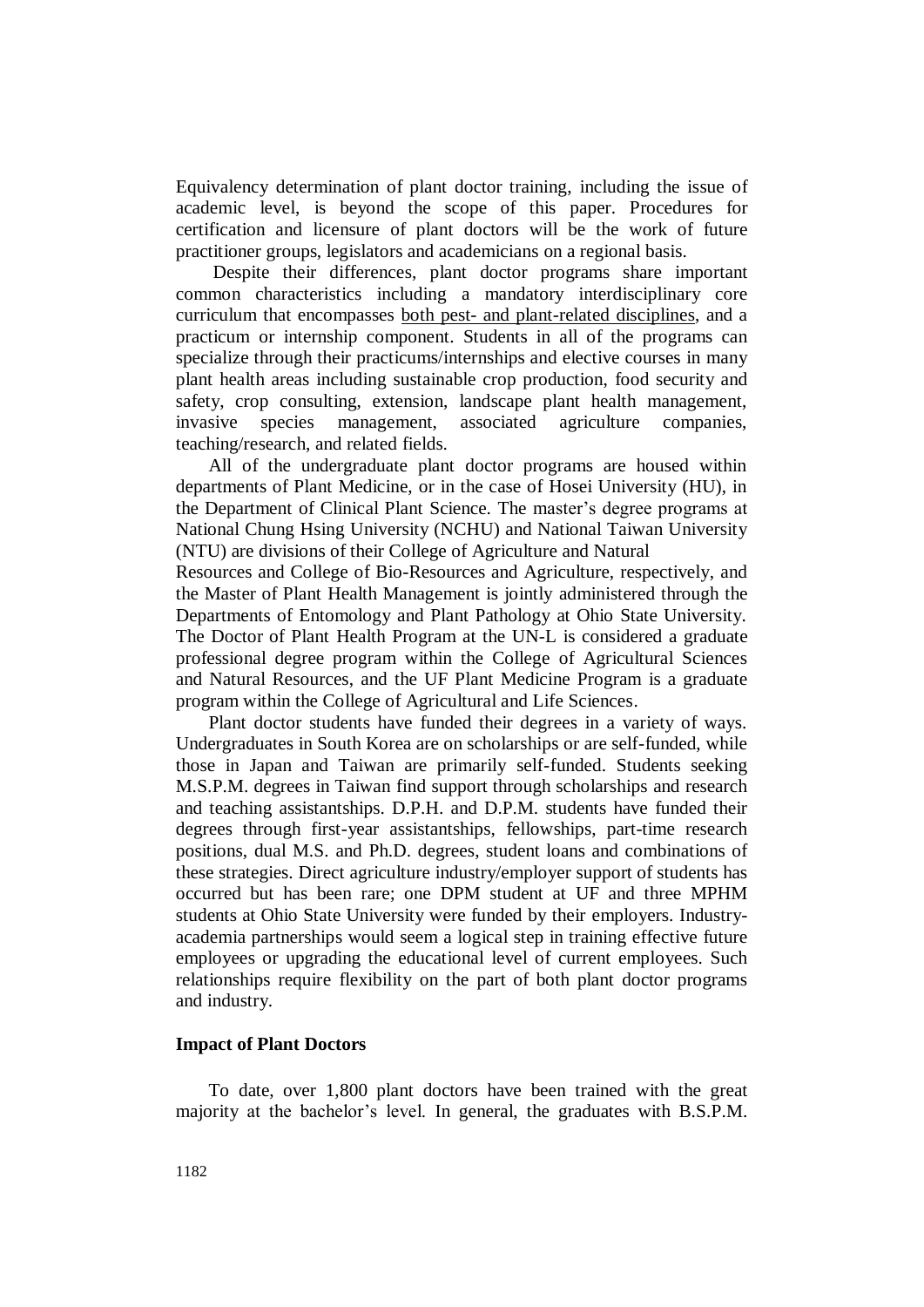degrees have had a lower employment rate in plant/crop health (30-80%) than those with master's or doctoral degrees (80-100%). Notably the graduates of the UF and UN-L programs commonly have multiple job offers at degree completion. Graduates with B.S.P.M./B.S.P.C.S. degrees are employed in food production, extension, landscape plant health (especially arboriculture), associated agriculture industries (agrochemicals, seed companies, etc.). A significant number of those with undergraduate degrees (~30%) pursue graduate level plant doctor or research-based degrees. Representative examples of the exceptional careers developed by plant doctors, especially those with D.P.H. and D.P.M. degrees, are provided below; in a number of cases the information is in the words of the plant doctors themselves. Since most data is available for individual plant doctors with graduate degrees from the programs that have existed the longest, their profiles predominate.

#### *Sustainable crop production.*

 *Dr. Daniel Sonke, D.P.M.* was the Program Manager with Protected Harvest where he oversaw the development of sustainable production standards, the certification process and third party auditing. He continued these types of activities as Senior Scientist with SureHarvest, Inc. In these positions he developed specific sustainable agriculture programs for fruits, vegetables, mushrooms, and nuts, including the California Almond Sustainability Program. He is currently the Manager of Agriculture Sustainability Programs for Campbell's Soup Company, the world's largest soup maker, valued at \$14.5 billion (Forbes, 2015). Based in Sacramento, CA, Dr. Sonke develops the company's approach to sustainability in agriculture by working with vegetable farmers and other ingredient suppliers to track, encourage and enable sustainability progress. He also serves as a resource for the company on agricultural issues.

 *Dr. Haley Oser, D.P.H.* is employed in Golden, Colorado as an agronomist with the Coors Brewing Company, a regional division of the world's seventh-largest brewing company, the Molson-Coors Brewing Company. Dr. Oser provides sustainable production guidance for the company's barley growers.

 *Dr. Clay Pederson, D.P.M.* was the Farm Manager for nearly 5 years of Black Gold Farms in Live Oak, FL responsible for the day to day production of over 800 ha of potatoes as well as small grains. The Black Gold Farms' Florida location and all other locations are global Good Agricultural Practices (G.A.P.) Certified to ensure the use of sustainable practices, both economically and environmentally. The use of soil moisture probes, remote irrigation controls, petiole sap testing, cover crops and an intense IPM program are but a few of the many tools employed to help increase sustainability. Dr. Pederson is currently applying those skills as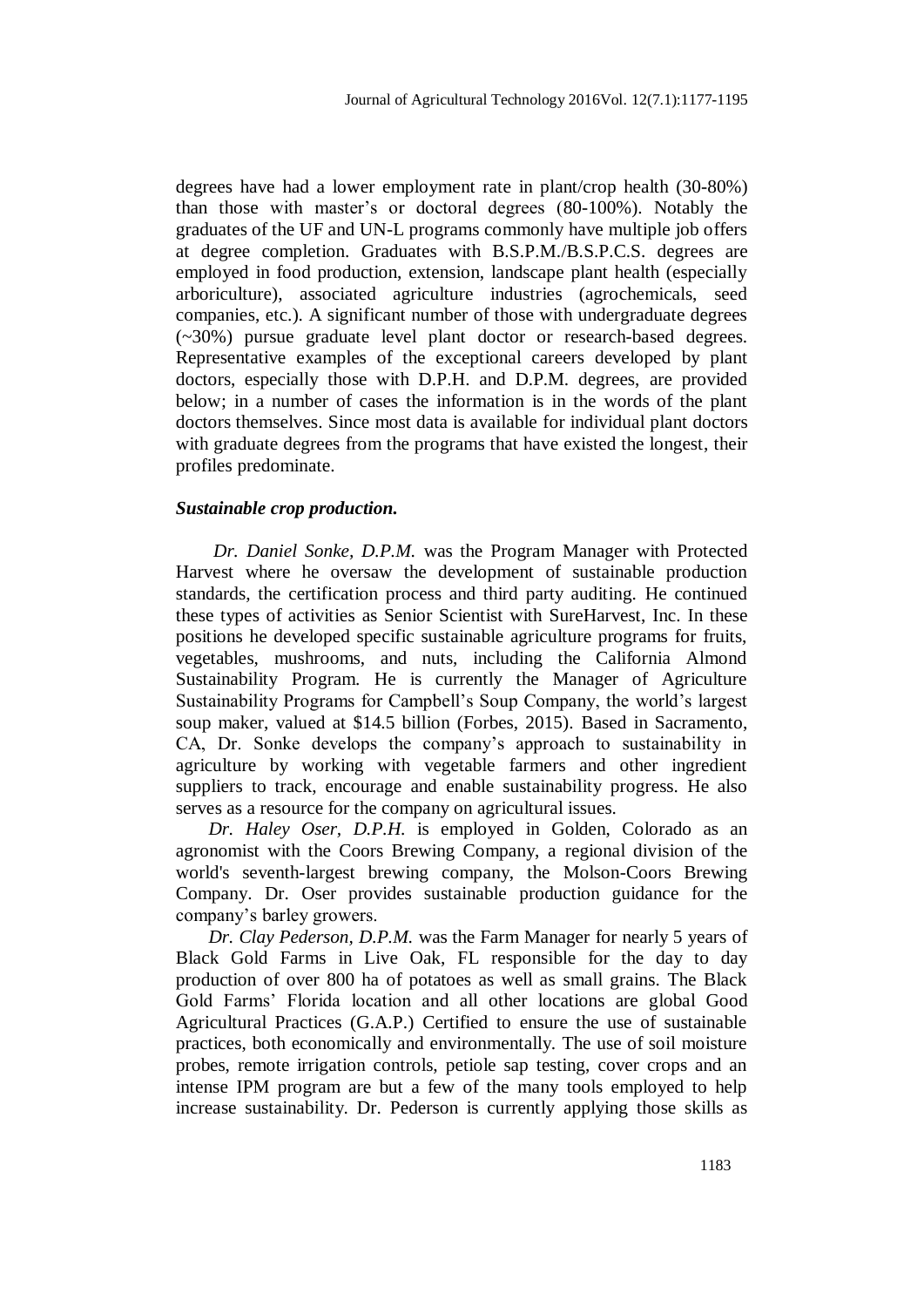Managing Director of Agromillora Florida, Inc., Wildwood, FL which is a citrus nursery focused on commercial production of citrus rootstock liners with sanitary and genetics assurance.

## *Food security.*

 *Dr. Adam Silagyi, D.P.M.* served for 2 years as the Agricultural Development Officer (ADO) of the United States Agency for International Development (USAID) in Guatemala. Among his responsibilities in Guatemala was service as the Agreement Officer's Representative managing one of USAID/Guatemala's Feed the Future (FTF) partners, a Global Development Alliance, and a four-year \$2.4 million project working in rural value chains and nutrition that leveraged nearly \$1 million in private-sector funds. Dr. Silagyi next was the FTF Team Leader for 2 years as the ADO of USAID in Ethiopia. There he was responsible for managing a multiyear diverse food security, nutrition and resiliency portfolio of \$270 million, as well as the overall coordination, reporting, monitoring and evaluation of the Ethiopia Mission's FTF program. He is currently USAID Agriculture/Food Security Officer, Zimbabwe

 *Dr. Tara Wood, D.P.H.* worked for 2 years at the Norman Borlaug Institute for International Agriculture at Texas A&M University as the Program Coordinator for Sub-Saharan Africa. She is currently the Deputy Chief of Party on a USAID-funded, International Fertilizer Development Center-led Agricultural Technology Project in Ghana.

## *Food safety.*

*Dr. Sarah Taber, D.P.M.*, based in Florida, is involved in a number of food safety activities. She performs food safety audits and consulting through her consultancy, Boto Waterworks LLC. Among her consulting projects is the North Country Clearwater company under development in Wisconsin, projected to be one of North America's largest aquaponics facilities, which will combine trout, salmon and lettuce production using state of the art engineering principles and food safety designs. [Aquaponics refers to systems that combine aquaculture (raising aquatic animals such as fish, shrimp, etc.) with hydroponics (cultivating plants in water)].

## *Crop consulting.*

 *Dr. Rafael A. Vega, D.P.M.* works as a consultant with New England Fruit Consultants (NEFCON) in Montague, Massachusetts. Established in 1982, NEFCON has apple-producing clients throughout the northeastern USA. Dr. Vega has become an integral part of this consulting firm with a set of his own clients, and is the manager of NEFCON's 3-ha research apple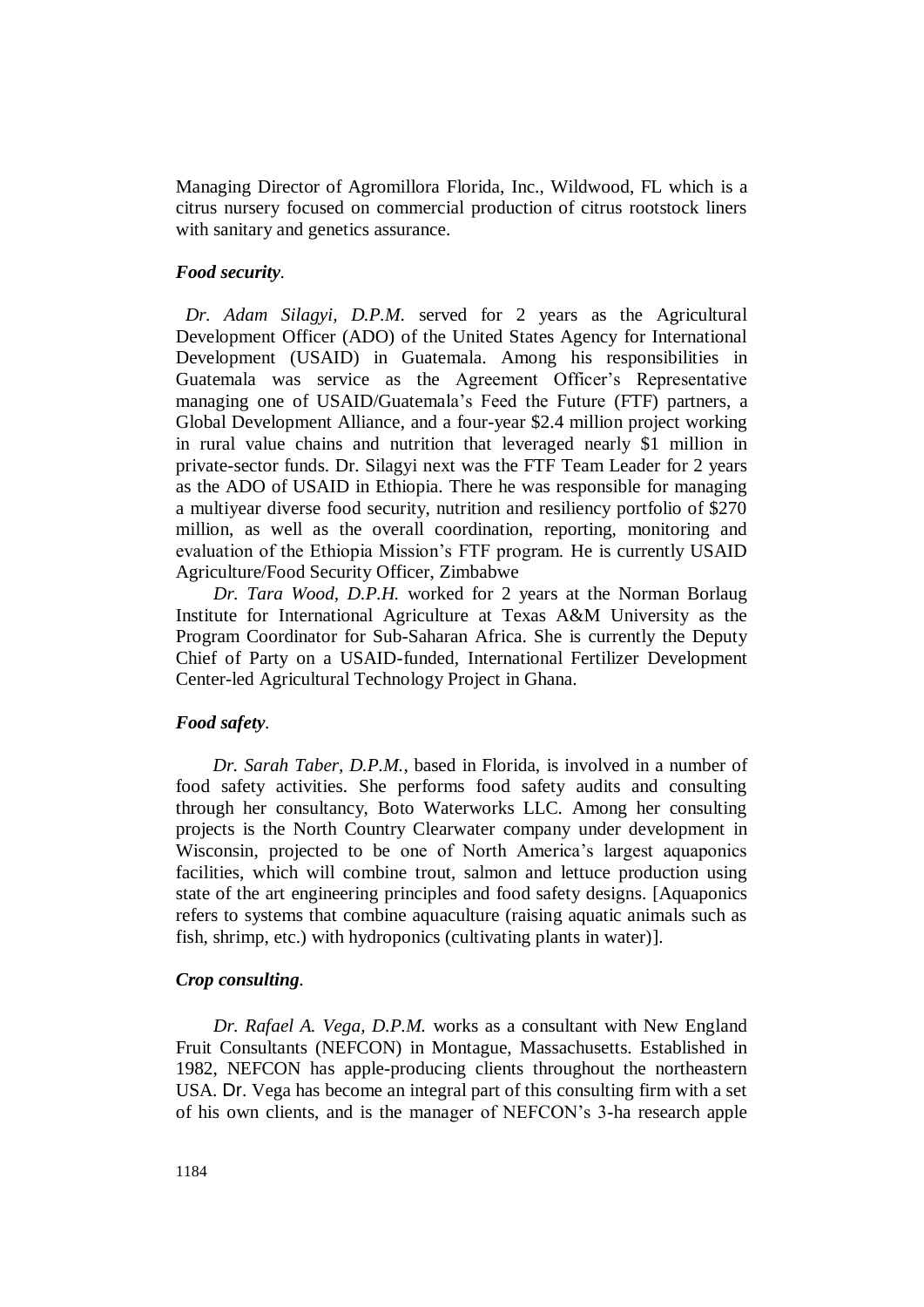orchard. He is in the process of becoming certified as an independent crop consultant through the NAICC. Dr. Robin Spitko Ph.D., president of NEFCON, indicated that plant doctor training provides an ideal background for crop consulting:

 "There is a shortage of individuals with the rare mix of advanced scientific training and broad agricultural knowledge who are able to work as crop consultants to farmers. Crop protection systems like IPM work most efficiently when farm advisors have a broad understanding of the science and integration of multiple disciplines, such as the UF Plant Medicine Program provides."

 *Dr. Lacey Mount*, D.P.M. is a crop consultant with Dellavalle Laboratory, Inc. an environmental/agricultural laboratory and consulting firm located in the San Joaquin Valley with clientele worldwide. She advises farmers in the Fresno, California area on sustainable crop production through written soil amendment and fertilizer recommendations based on plant tissue, soil and water sampling and analysis, and irrigation monitoring.

#### *Extension.*

 *Dr. J. Stacy Strickland, D.P.M.* is Multi-County Extension Director for Hernando and Sumter Counties, for the University of Florida (UF)-IFAS where hay, nursery stock and oranges are the major crops. He is responsible for general agriculture programming and the supervision of 11 agents and six staff members. Dr. Strickland is also the Agriculture Program Leader for these counties directing three urban horticulture agents, one livestock, and two commercial horticulture agents.

 *Dr. Christian Miller D.P.M.* is also an extension agent with the UF-IFAS. He serves the vegetable and tropical fruit growers in Palm Beach County by providing information on a wide range of issues including labor shortages, marketing, pest management, new varieties and sustainability. Dr. Miller views himself as an interface between growers and researchers in helping to develop programs to meet grower needs.

 *Dr. Monica Cooper, D.P.M.* is Viticulture Farm Advisor with the University of California (UC) in Napa County, California. Napa's winery grape production drives the local economy and was valued at \$714 million in 2014 (Department of Agriculture, 2014). Dr. Cooper's clientele are vineyard managers, viticulturists, and agricultural pest control advisors. She collaborates with UC Faculty, Extension Specialists, Farm Advisors, USDA and state research scientists, and local industry groups to develop research and educational programs. These programs focus on climate change, invasive species, integrated pest management and sustainability.

 Two graduates of the Ohio State University (OSU) Master of Plant Health Management (M.P.H.M.) program are working in extension in Ohio.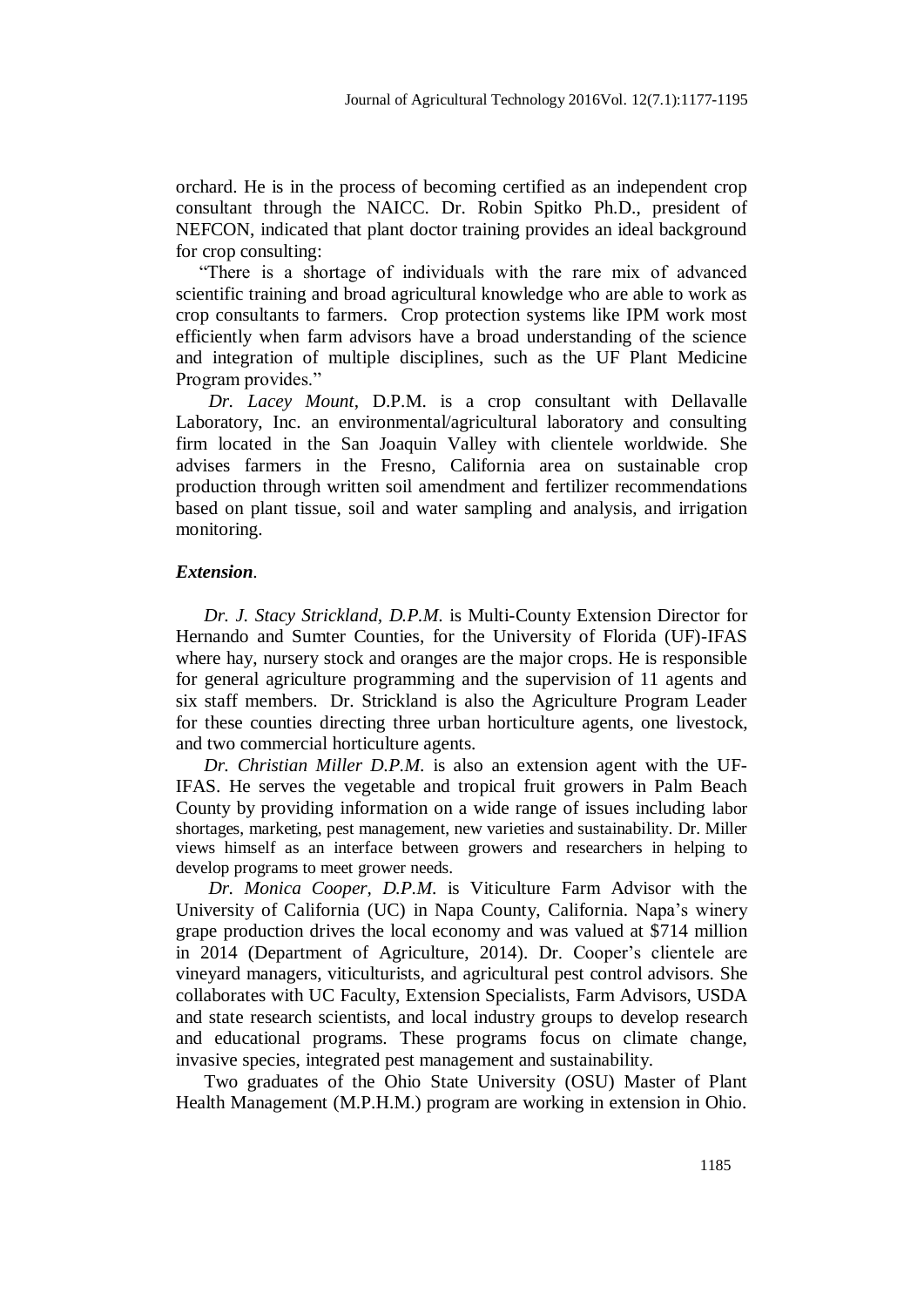*Mary Griffith* is an OSU Extension Educator in the area of Agriculture and Natural Resources in Madison County. She is interested in promoting natural ecosystem health and addressing risk in specialty crop production through education and outreach related to agricultural management practices. *Jason Hartschuh* was promoted to Extension Director in Crawford County with OSU Extension after earning his M.P.H.M. degree. He also works in Agriculture and Natural Resources with an emphasis on agronomic crops.

## *Landscape plant health.*

 *Dr. Christopher Boorman, D.P.H.* has what many in arboriculture would consider a "Dream Job" – he is an arborist with the New York City Urban Forestry Service. Among his responsibilities is oversight of the health of more than 20,000 trees in the city's 341-ha Central Park, which receives millions of visitors annually.

 *Dr. Stephanie Bledsoe, D.P.M.* is a Regional Director of Agronomy with Mainscape, Inc. a full service landscape maintenance and lawn care company ranked 19th in the USA. She is responsible for: supervising all of Mainscape's agronomy personnel in the southeastern USA from the Carolinas to south Florida; devising agronomic programs (fertilizers, pesticides, growth regulators); educational and training program development; diagnosis of plant problems and solution implementation; and customer education programs. Dr. Bledsoe places a high priority on personnel education and a systematic approach to plant diagnostics in the field in order to reduce pesticide use and impact on the environment.

 *Dr. Mary Sullivan D.P.M.* and Massachusetts Certified Landscape Professional (MCLP) is passionate about the health and beauty of landscapes. She is an Account Manager with NatureWorks Landscape Services, Inc. based in Walpole, Massachusetts. The most important aspect of her position is developing teams of highly motivated plant health providers who create outstanding properties in an environmentally compatible manner.

## *Associated agriculture industries.*

 *Dr. Dori Porter, D.P.H.* is employed as a Production and Processing Technology (PPT) Parent Characterization Scientist working on corn with Syngenta in Seward, Nebraska. Dr. Porter manages early stage inbred corn characterization projects across multiple sites, including experimental design, logistics management, consultation on project execution, workload assignments, data collection, and statistical analysis.

 *Mr. Yuki Arinami, B.S.C.P.S.* is among the first graduates of the Hosei University Clinical Plant Science Department. He conducts field research for the Japan Crop Protection Association (JCPA) on the integrated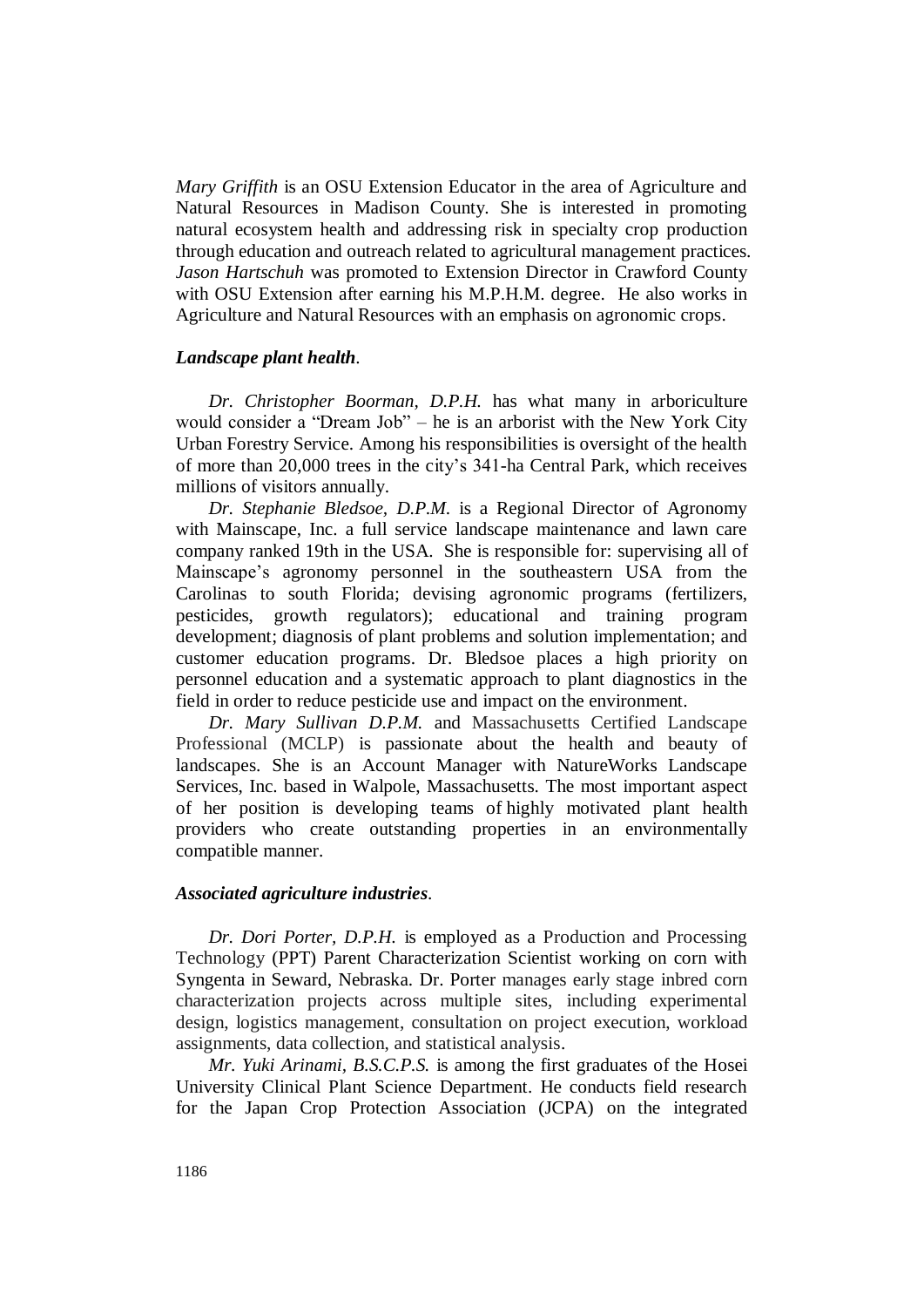management of vegetable pests, including evaluating a new fungicide to manage powdery mildew in bell pepper. The JCPA is a non-profit organization of Japanese manufacturers, formulators and distributors of agricultural crop protection products, representing more than 90 companies. JCPA members manufacture, sell and distribute 95% or more of such products in the country.

 *Dr. Laura Dotterer, D.P.H.* is employed by DuPont-Pioneer, a large US company that produces hybrid and genetically modified seed for agriculture. She first worked as an *Emerging Leader* in Integrated Operations Education in Dysart, Iowa, where she helped to educate and train Pioneer's production agronomists through a variety of projects. Recently Dr. Dotterer transitioned into a Global Business Product Steward role in DuPont Crop Protection based in Wilmington, DE. She is conducting product stewardship reviews on new and existing products with a main focus on the herbicide portfolio.

 *Dr. Brianne Reeves, D.P.M*. was first employed by BASF as a Technical Marketing Specialist to work across the USA in all aspects of bringing new fungicides for row crops to the market. She is currently an Innovation Specialist for the company in North Carolina and Virginia.

 "In this role I interact with growers on a daily basis about agronomics as well as all types of pests in their crops. My goal as an Innovation Specialist is to be a trusted agronomic advisor to growers in my geographic area, providing them with sound knowledge and advice based on the latest science. The diversity of topics studied in the D.P.M. program allows me to think critically and outside of the box when working with growers to solve a problem on their farm. I take pride in the fact that I can use my knowledge to help in providing innovative solutions to farmers so that they can get the most out of every acre."

 *Dr. Anthony Barbaglia, D.P.M.* is a Technology Development Representative with Monsanto (Seminis), the largest producer of fruit and vegetable seeds in the world. He functions as a liaison between research and development (breeding) and the company's commercial teams (sales and marketing). He currently covers seven states in the Midwestern USA for the seed company. Dr. Barbaglia conducts field trials across the territory involving several species including: sweet corn, watermelon, cucumber, tomato, bell pepper, zucchini, and green bean.

 "Product development and advancement to commercialization is a large part of Seminis' Technology Development Organization. Through field trials, I recommend products to be advanced for commercial sales. Through trial work, collaboration with universities, grower education and knowledge transfer we can demonstrate the benefits of our products. An example would be a transgenic line of sweet corn products that is herbicide resistant and also has below ground and above ground worm control. This can help to reduce the number of insecticide applications needed per season<sup>"</sup>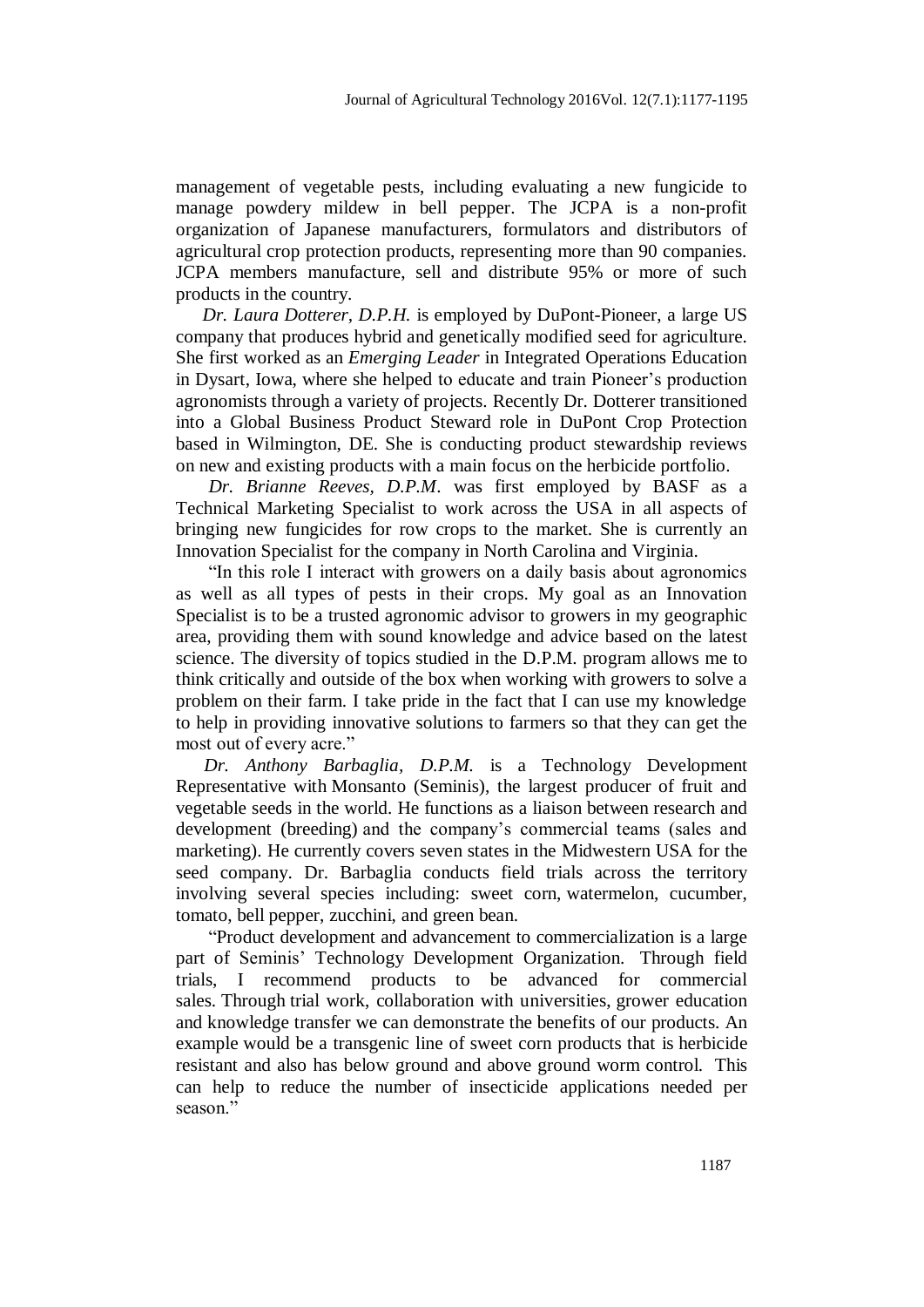*Dr. Oscar Ruiz, D.P.M*. and Certified Professional Agronomist (CPAg) is Lead Agronomist with Waypoint Analytical, Inc. (WA), a conglomerate of agricultural and environmental laboratories based in Memphis, Tennessee, with facilities in 11 locations in the USA and Mexico. He supervises and supports the agronomic divisions in: Memphis; Atlantic, Iowa; Richmond, Virginia; Champaign, Illinois; Guadalajara, Mexico, and northern and southern California. This entails overseeing and updating WA's agronomic recommendations and client technical support.

 "I have had the opportunity to put to full use all the knowledge and experiences that the Plant Medicine Program has to offer. The skills developed in soil science, plant pathology, nematology, agronomy, weed science and entomology create a well-rounded foundation for any graduate. The knowledge base I have acquired has assisted me in making decisions that are directly affecting crop nutrient management, plant health, grain/fiber/oil/forage production throughout the United States and beyond. without the training and experiences I received in the Plant Medicine Program I would not have had the qualifications for this position."

## *Invasive species management.*

 *Dr. Kirk Martin, D.P.M.* functions as the Responsible Official for the Select Agent Plant Pathogen Program of the USDA/Animal and Plant Health Inspection Service/Plant Protection and Quarantine/Center for Plant Health Science and Technology (CPHST) in Beltsville, Maryland. These high consequence pathogens affect crops such as potato, corn, tomato, forage for livestock, wheat, rice and ornamental plants. Dr. Martin manages the select agent staff training, security risk assessments of staff, emergency drills, inventory, laboratory practices, transfers and identifications. He also oversees the operation of the CPHST plant pathogen Biosafety Level 3 laboratory and containment greenhouse.

 *Dr. Leroy Whilby, D.P.M.* was the State Survey Coordinator for the Cooperative Agricultural Pest Survey (CAPS) Program of the Florida Department of Agriculture and Consumer Services, Division of Plant Industry in Gainesville Florida for about 5 years and was then promoted to Bureau Chief of Entomology, Nematology and Plant Pathology.

 "Both positions involve preventing the introduction of diverse invasive species and require in depth knowledge in multiple plant pest areas. Due to the interdisciplinary training received from the Plant Medicine Program, I am able to carry out my duties in a rapid, comprehensive and holistic manner."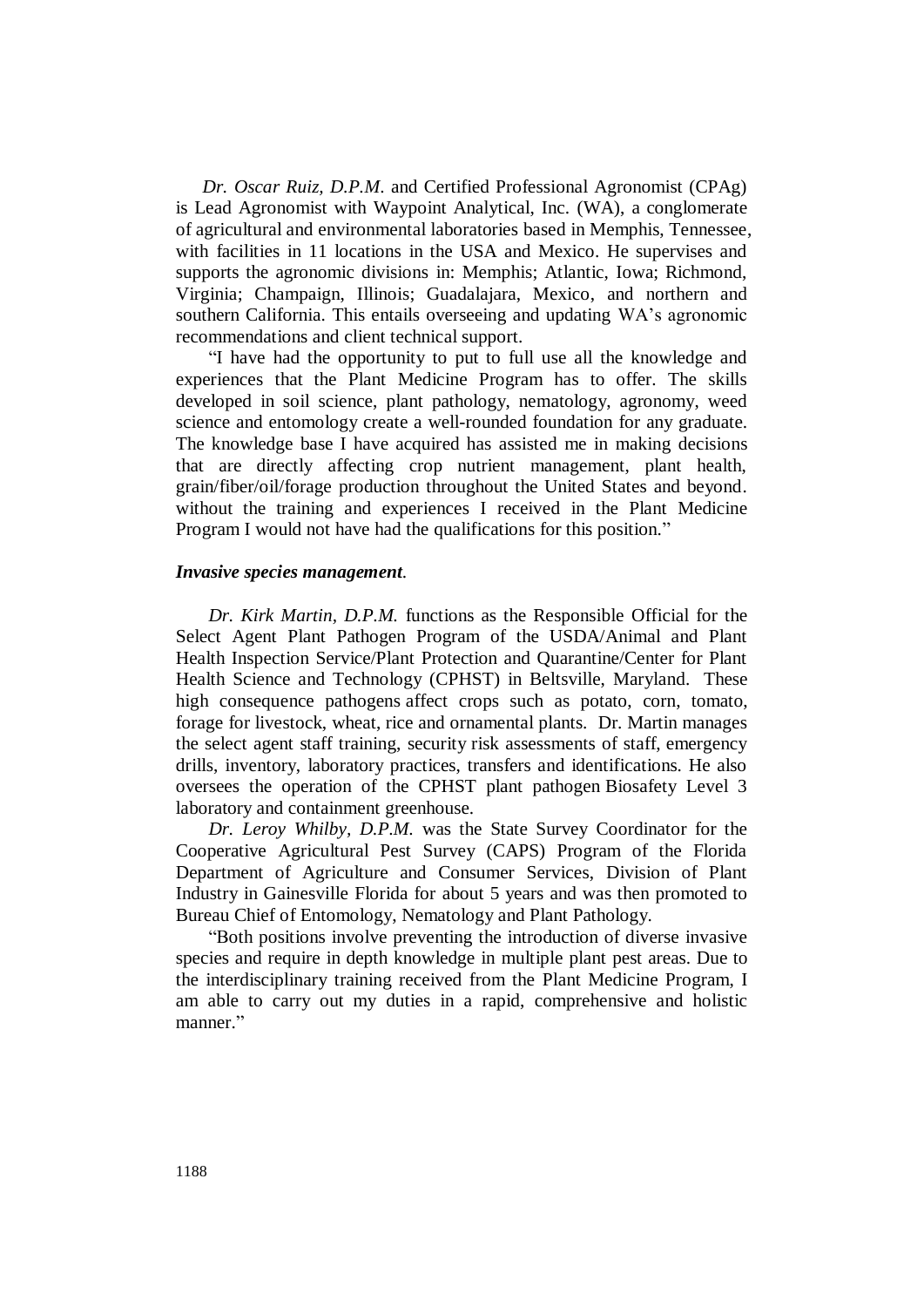#### *Teaching/research.*

 *Dr. Javier Garces, D.P.M.* is a Professor and Director of the Plant Science and Agricultural Technology Program at Valencia College in Orlando, Florida. His teaching responsibilities include Environmental Science, Introduction to Horticulture, Plant Pathology, Plant Physiology, and Greenhouse Operations/Management. A Sustainable Agriculture Production specialization has recently been added.

 *Dr. Tim Durham, D.P.M.* is an Assistant Professor of Agronomy and the Agriculture Program Coordinator at Ferrum College in Franklin, Virginia. He has found that his interdisciplinary training has been an advantage in interacting effectively with colleagues of diverse academic disciplines. He further believes that because of their broad-based training D.P.M.s are uniquely positioned to make a lasting impact on the complex, interconnected issues of food security, population growth and sustainability.

 *Dr. Tomás Chiconela, D.P.M./Ph.D.* is a Professor and the Dean of the College of Agricultural Science, Environment and Forests, Eduardo Mondlane University, Maputo, Mozambique. His research and teaching activities and funding accomplishments have been truly impressive and include biodiversity management [The Global Environment Facility (GEP) Small Grants Programme]; climate smart agriculture (HELVETAS, Swiss Intercooperation, and other organizations); improving the livelihood of women smallholder farmers (Bill & Melinda Gates Foundation Challenge Grant); and water governance, and plant disease management (EAU4 Food Project - CIRAD, a French agricultural research and international cooperation organization). He acknowledged the usefulness of the D.P.M. degree:

 "The D.P.M. is a mind opening degree for plant health professionals. It gives them the tools to deal with all kinds of plant pests and other stressors that they will encounter. Congratulations to those universities that are already offering this program. Those that are not should definitely consider establishing it."

## **Future Directions**

#### *Societies*

At present, many plant doctors have joined societies serving individual disciplines (agronomy, entomology, plant pathology, etc.) or career paths (arboriculture, crop consulting, landscape plant health, etc.). However, as the number of plant doctors increases, the establishment, first, of national and then international societies dedicated to the advancement of the plant doctor profession through cooperation and exchange of information will undoubtedly take place. The first national plant doctor society, the Plant and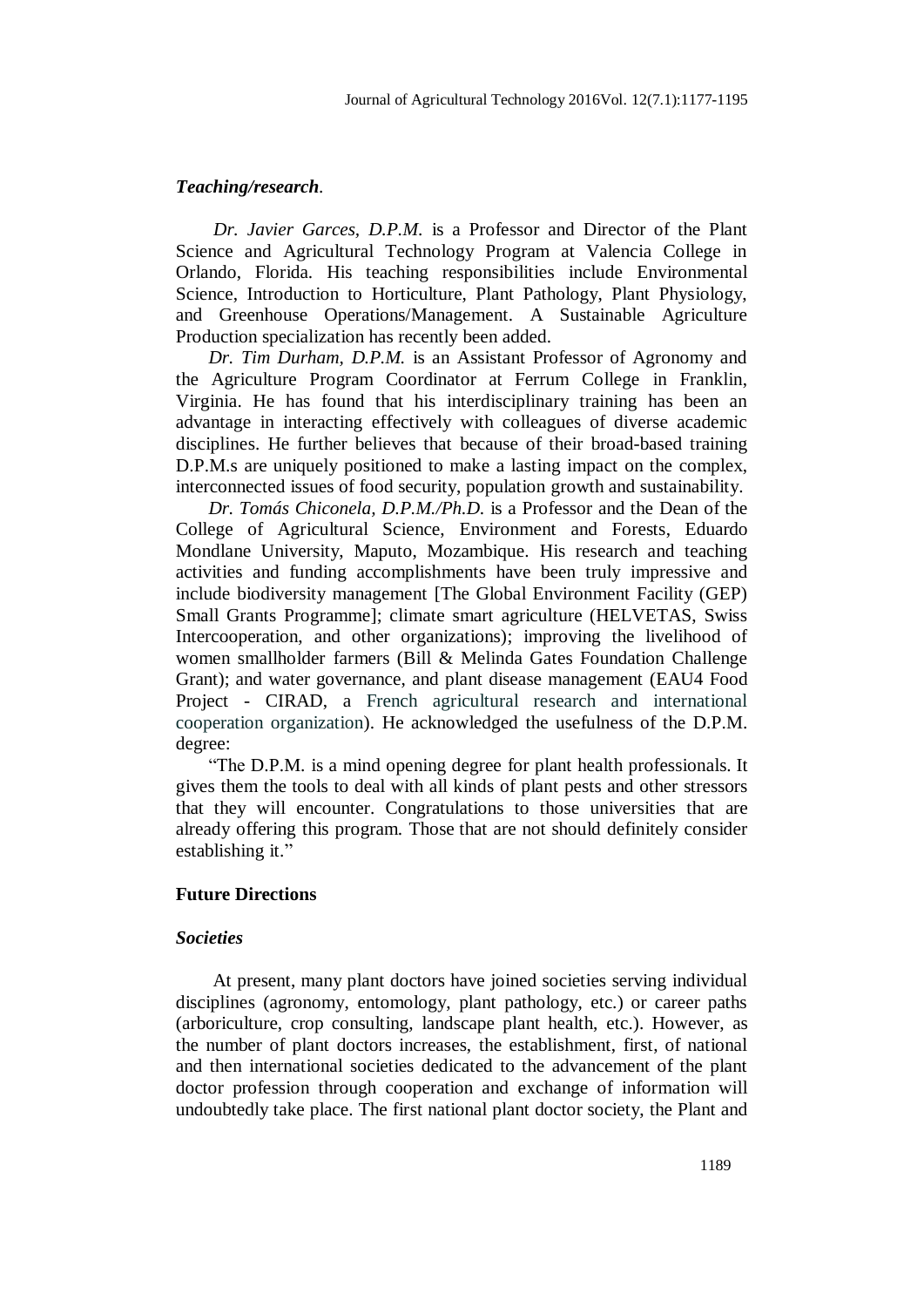Tree Medicine Society of Taiwan, was established in 2014. These societies will strengthen the self-identities of individual plant doctors and increase their visibility to and recognition by those in government, industry, and the general public. These societies in combination with university-based educational programs could also assist government agencies in developing the process of certification and licensure for plant doctors.

## *Certification/licensure*

At present, the critical mass of plant doctors in the USA needed for certification and licensure has not been reached. These individuals may seek professional accreditation through such crop consulting organizations as the American Society of Agricultural Consultants (ASAC), Certified Crop Advisors (CCA), and NAICC in the USA; the Association of Independent Crop Consultants (AICC) in the UK; and internationally through the Global Alliance of Independent Agricultural Consultants (GAIAC), or the individual agriscience disciplines that comprise plant medicine. However, the situation in Asia appears to be different. As mentioned previously, if passed the Plant Doctor Law in the Taiwan would establish a national process of certification and licensure for those prescribing medicine for crop health problems. The B.S. in Clinical Plant Science qualifies the recipient for recognition as an "Associate Tree Doctor" and "Associate Nature Restoration Promoter" through the Japan Greenery Research and Development Center (S. Kagiwada, personal communication, July 12, 2015). An Urban Tree Protection amendment to the Forest Law of Taiwan was passed in 2015 which will establish procedures for professional certification of arborists and tree doctors (Dr. E.-J. Sun, personal communication, July 17, 2015).

#### *MOA/MOU*

Memoranda of agreement/understanding between programs and universities should lead to closer communication and cooperation and help to increase the effectiveness and size of individual plant doctor programs. A number of memoranda of agreement/ understanding have been developed which may lead to useful student and faculty exchanges, and joint/dual degree programs. Also formal collaboration between plant doctor programs and other plant health organizations such as the Consultative Group for International Agricultural Research (CGIAR) centers and the Global Plant Clinic managed by the Commonwealth Agricultural Bureaux International (CABI) could result in very productive synergies.

## *Curriculum evaluations*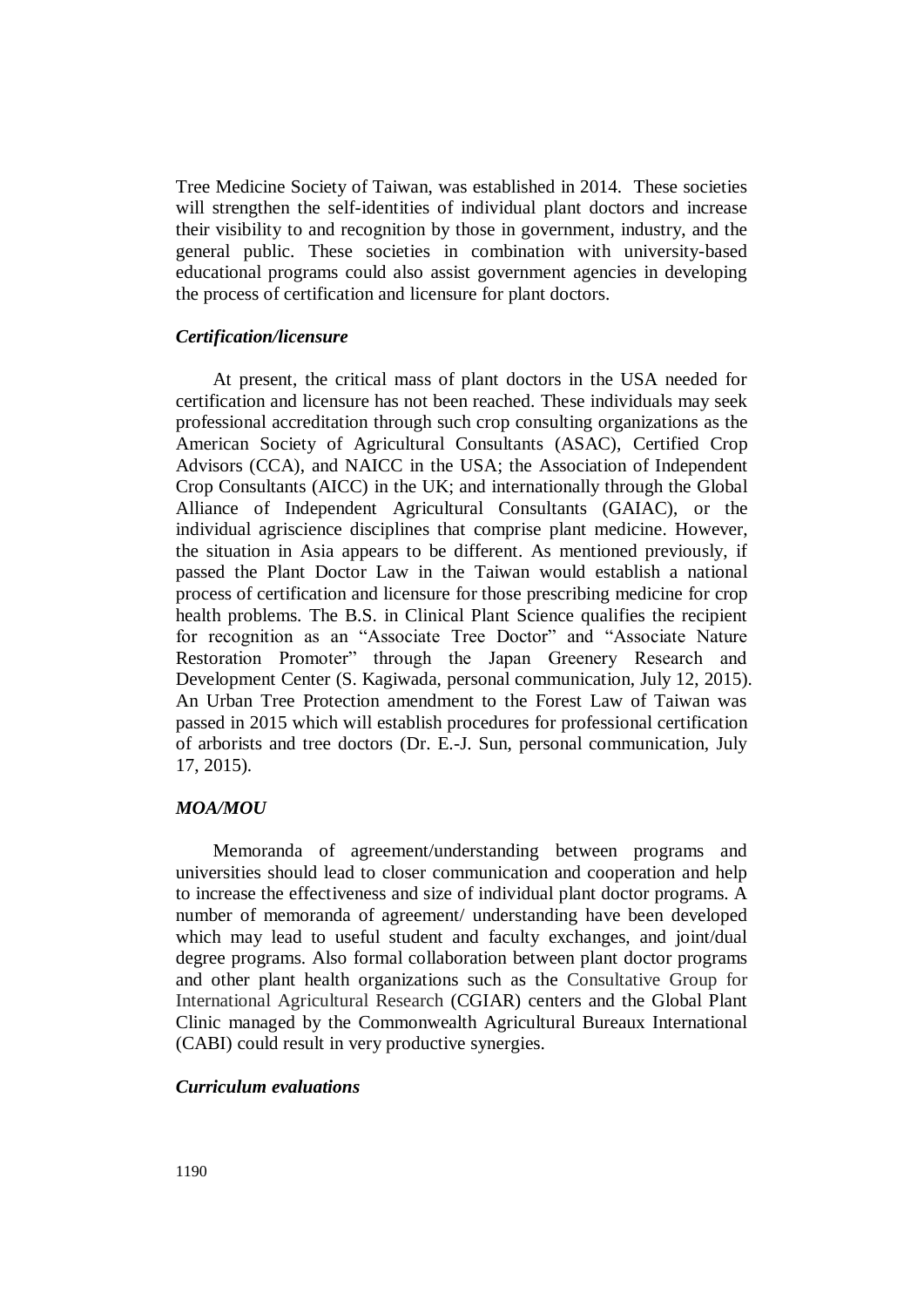Periodic curriculum evaluations following specific institutional guidelines obviously provide an opportunity for training enhancement. Evaluations should include external reviewers such as faculty from other plant doctor programs, program graduates and representatives from government and the agriculture industry. Special attention should be given to improving the quality of and evaluation methods for practicums and internships since these experiences should produce firsthand knowledge about the interaction of all the components of crop health.

#### *Integrated plant clinics*

Integration of pest (insects, pathogens, nematodes, weeds) and plant (soil, water, and plant tissue testing) diagnostic disciplines into a centrally located clinic results in a synergistic improvement of the services offered to clientele, expansion of clientele, and greatly enhances the training of plant doctors and other students. A number of plant diagnostic clinics at universities in the USA are pest-integrated including the Plant Diagnostic Center of Louisiana State University managed by Dr. Raghuwinder Singh, D.P.M. The Clinical Plant Science Center was established at Hosei University in 2014 to serve the plant/crop industry and the general public, to educate plant doctors and to increase support for this program (S. Kagiwada, personal communication, August 22, 2015). A Plant Medical Center is under development at National Chung Hsing University which will provide diagnostic services and pesticide residue testing for government, growers and other industry sectors and the general public. The center will also provide hands-on learning opportunities for student plant doctors (T. P. Huang, personal communication, August 20, 2015). The Plant Medicine Program at National Taiwan University operates a Plant and Tree Clinic for industry and the general public operated by its graduates assisted by current M.S.P.M. students (Dr. E.-J. Sun, personal communication, July 17, 2015).

## *Recognition and support*

The quest for enough food, fodder, fiber, and plant-based biofuel will require "pulling out all the stops" on the part of the world agricultural community. As Browning wisely observed, superior genetics can reduce a substantial number of biotic and abiotic plant stressors but cannot possibly eliminate all. Skilled plant doctors can help to reduce the remaining crop deficits in a sustainable manner. Greater government, NGO, industry and private sector recognition and support is needed to rapidly develop, expand and increase this effort especially where food shortages are greatest such as in countries in Sub-Saharan Africa and South Asia. Plant doctors trained through existing programs are of immediate benefit to such countries. A longer term solution would be the establishment of plant doctor programs in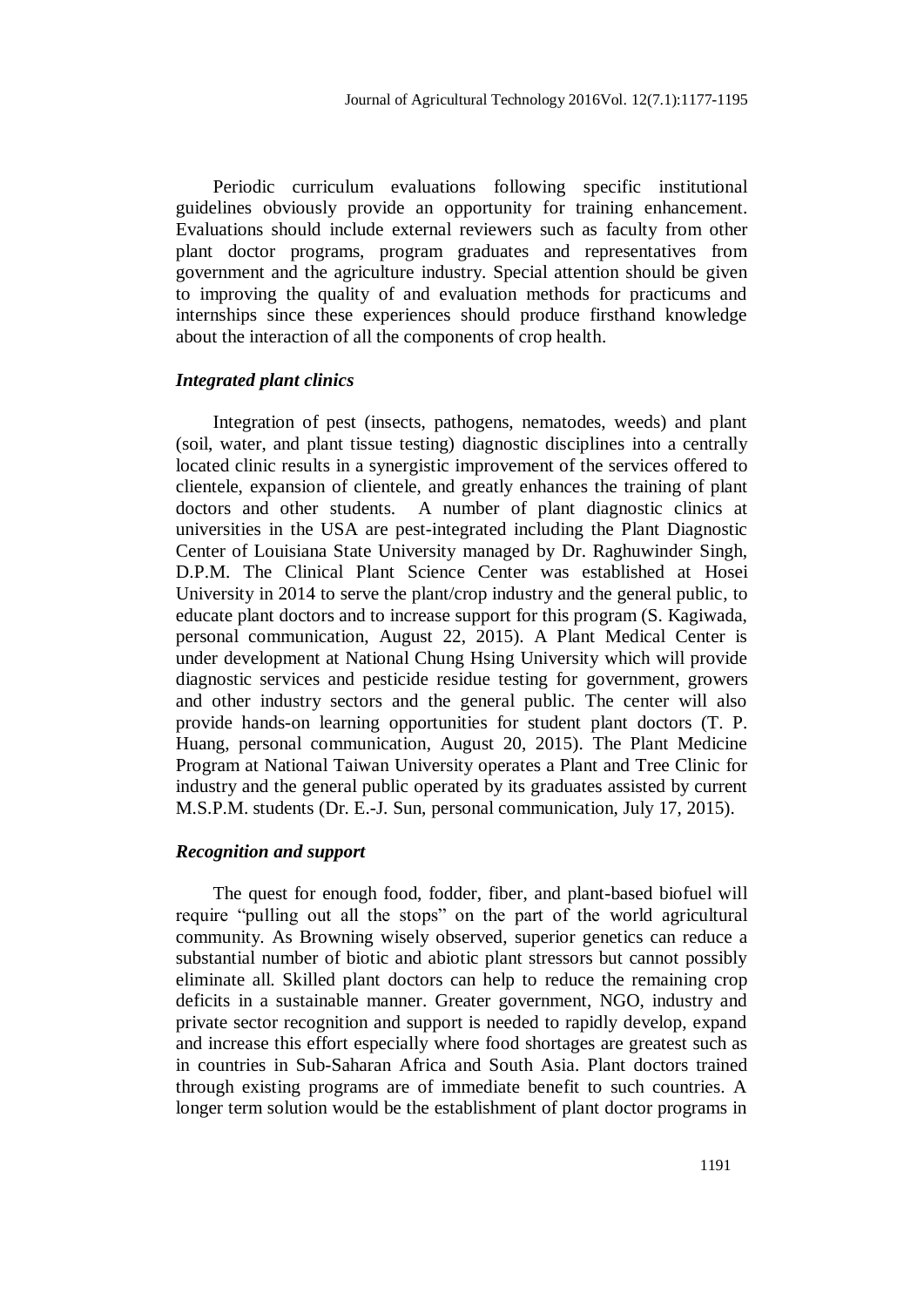universities in the critical areas with linkages to other plant health-related institutions and organizations. Implementation of this plan should not be delayed.

#### **References**

- Agra CEAS Consulting. (2002), 'Integrated crop management systems in the EU', *AmendedFinal Report for European Commission DG Environment*. http://ec.europa.eu/environment/agriculture/pdf/icm\_finalreport.pdf
- Agrios, G. N. (2001), 'The Doctor of Plant Medicine Program at the University of Florida:Growers, agricultural agencies, and industries need plant doctors', Online. *Plant Health Progress* doi:10.1094/PHP-2001-0724-01-PS.
- Agrios, G. N. (2005), *Plant Pathology*, 5<sup>th</sup> edn. Elsevier-Academic Press, San Diego, CA. Bradshaw D. E., and Marquart D. J. (1990), 'New age professionals for a new agricultural age', *Agrichem. Age* May, pp 24–25.
- Browning, J. A. (1998), One Phytopathologist's growth through IPM to holistic plant health: the key to approaching genetic yield potential. *Annu. Rev. Phytopathol.* Vol 36, pp 1-24. http://www.annualreviews.org/doi/pdf/10.1146/annurev.phyto.36.1.1.

Capinera, J. C. (2000), 'A new interdisciplinary professional degree program: The Doctor of Plant Medicine', *Amer. Entomologist* Vol 46, No 4) pp 225-227.

- Cox, R. S. (1982), *The Agricultural Consultant*. Crocket Publications Development Company of Texas.
- Culliney, T. (2014), 'Crop Losses to Arthropods', pp 201-225 In: D. Pimentel, R. Peshin (eds.), *Integrated Pest Management,* Springer, Dordrecht. DOI 10.1007/978-94- 007-7796-5\_8
- Department of Agriculture and Weights and Measures. Napa County, California, (2014) *Agricultural Crop Report*.

http://www.countyofnapa.org/agcommissioner/cropreport/.

- FAO. (2010), 'Climate-Smart Agriculture'. http://www.fao.org/3/a-i1881e.pdf.
- FAO. (2015), 'Climate Change and Food Systems', http://www.fao.org/3/a-i4332e.pdf.
- Forbes. (2015), 'The World's Biggest Companies'.

http://www.forbes.com/companies/campbell-soup/.

- Gallandt, E. R. and Weiner, J. (2015), 'Crop–Weed Competition', John Wiley & Sons Ltd, Chichester, eLS. pp 1–9. http://www.els.net [doi: 10.1002/9780470015902.a0020477.pub2]
- Hein, G. L. and Hodges, A. C. (2013), 'Plant Doctors: Modernizing Plant Health Education For Sustainable Plant Production Systems'. http://D.P.H..unl.edu/plant-doctorsmodernizing-plant-health-education-sustainable-plant-production-systems.
- Hein, G. L. and McGovern, R. J. (2010, 'Plant Doctors: Critical element for secure and sustainable crop production'. https://www.researchgate.net/publication/263280485 Plant Doctors Critical Ele ment for Secure and Sustainable Crop Production
- Horsfall J. G. (1959) 'A look to the future—the status of plant pathology in biology and agriculture', pp 63–70 In: *Plant Pathology: Problems and Progress 1908–1958*. C. S. Holton, G. W. Fischer, R. W. Fulton, H. Hart, S. E. A. McCallan (eds.). Univ. Wisc. Press., Madison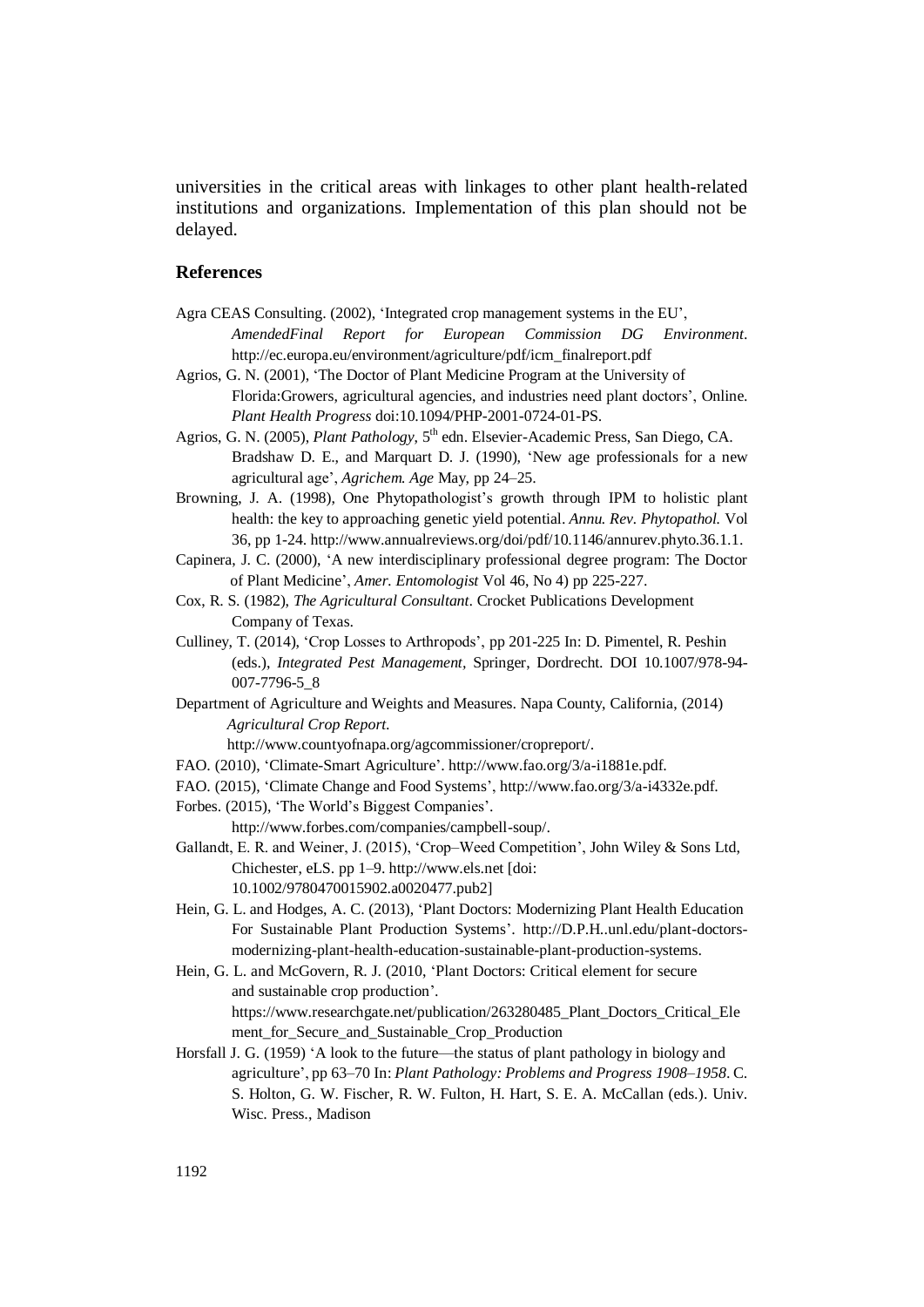- Horst, R. K. (1984) 'Pioneer Leaders in Plant Pathology: Cynthia Westcott, Plant Doctor', *Annu. Rev. Phytopathol*. Vol 22 pp 21-26.
- Huber, D. M. *et al*. (2002), 'Invasive pest species: Impacts on agricultural production, natural resources, and the environment', *CAST Issue Paper* No. 20. http://www.castscience.org/publications/?invasive\_pest\_species\_impacts\_on\_agricultural\_producti on natural resources and the environment&show=product&productID=2863
- Kendrick J. B. Jr. (1984), 'The doctor of plant health', Calif. Agric*.,* Sept. p 2. https://ucanr.edu/repositoryfiles/ca3809p2-70972.pdf
- Merrill W. (1979), 'The doctor of plant medicine,' *Int. Congr. Plant Prot. Proc. Symp. I, Plant Prot. Fundam. Asp., 9th*, pp 385–87
- McGovern, R. J. and Willard, S. (1988), 'The Horticulture and Diagnostics Department Debuts in Detroit,' *Frank's Nursery & Crafts, Inc. - Frankly Speaking*. Vol 12, No 2 pp 1, 6-8.

https://www.researchgate.net/publication/299430012 The Horticulture and Diag nostics\_Department\_Debuts\_in\_Detroit

- Pinstrup-Andersen, P. (2001), 'The Future World Food Situation and the Role of Plant Diseases,' *The Plant Health Instructor.* DOI: 10.1094/PHI-I-2001-0425-01.
- Stern, V. M., R. F. Smith, R. van den Bosch, and K. S. Hagen. (1959), 'The integrated control concept,' *Hilgardia*, Vol 29, pp 81-101.
- Tammen, J. F., Wood, F. A. (1977), 'Education for the practitioner,' pp 393-410 In: *PlantDisease; An Advanced Treatise*. Vol. I. *How Disease is Managed*, J. G. Horsfall, E. B.Cowling (eds.). Academic Press, New York.
- USEPA. (2015), 'Climate Impacts on Agriculture and Food Supply'. http://www.epa.gov/climatechange/impacts-adaptation/agriculture.html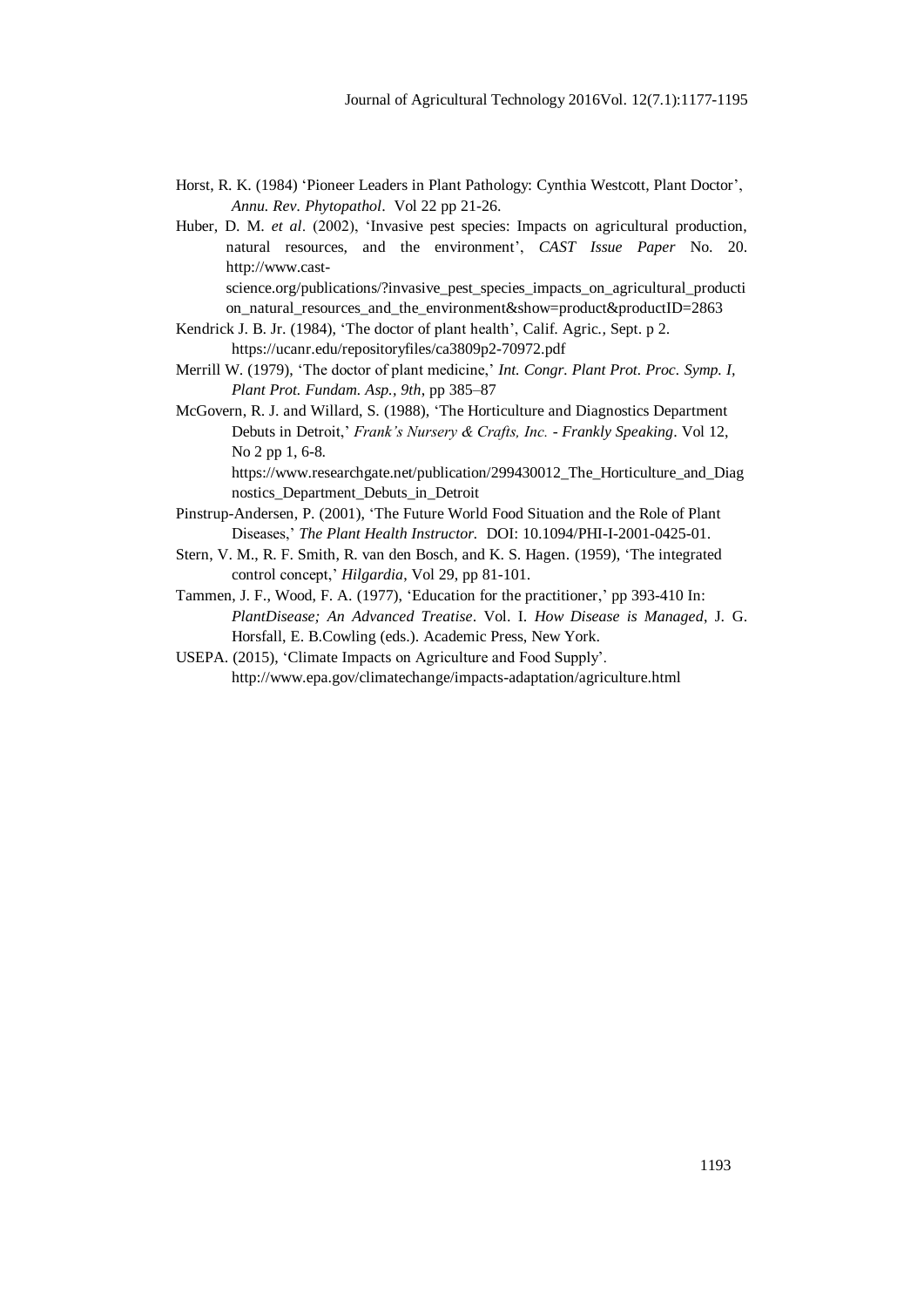#### Journal of Agricultural Technology 2016Vol. 12(7.1):1177-1195 Available online http://www.ijat-aatsea.com ISSN 1686-9141

## **Table 1. Plant Doctor Programs**

| rabic 1. 1 km Doctor 1 rograms                                  |                                                                                       |                                                                 |                |                           |                         |                   |                          |                                                        |                                                                                  |
|-----------------------------------------------------------------|---------------------------------------------------------------------------------------|-----------------------------------------------------------------|----------------|---------------------------|-------------------------|-------------------|--------------------------|--------------------------------------------------------|----------------------------------------------------------------------------------|
| University                                                      | Program                                                                               | <b>Next higher</b><br>academic<br>unit                          | Country        | Year<br>estab.            | Degree <sup>2</sup>     | No. of<br>credits | No. of<br>grads          | Contact, email                                         | Website                                                                          |
|                                                                 | Dept. of Plant                                                                        | School of                                                       | South          | $2007$ <sup>1</sup>       | B.S.P.M. <sup>3</sup>   | 108 <sup>5</sup>  | 200                      | Dr. Chuleui Jung                                       | http://eng.andong.ac.kr/html/colle                                               |
| <b>Andong National</b><br>University                            | Medicine                                                                              | Bioresource<br>Sciences                                         | Korea          |                           |                         |                   |                          | cjung@andong.ac.kr                                     | ge1.jsp?PCD=19004&officeCd=1<br>9004006001                                       |
| Chungbuk National<br>University                                 | Dept. of Plant<br>Medicine                                                            | College of<br>Agriculture,<br>Life $\&$<br>Environ.<br>Sciences | South<br>Korea | 2004 <sup>1</sup>         | B.S.P.M. <sup>3</sup>   | 115               | 500                      | Dr. Byeongjin Cha<br>bicha@chungbuk.ac.kr              | http://plantmed.cbnu.ac.kr/dsoft/                                                |
| <b>Sunchon National</b><br>University                           | Dept. of Plant<br>Medicine                                                            | College of<br>Life Science<br>& Natural<br>Resources            | South<br>Korea | 2005 <sup>1</sup>         | B.S.P.M.                | 110               | 350                      | Dr. Young-Jin Koh<br>youngjin@sunchon.ac.kr            | http://eng.sunchon.ac.kr/web/eng/<br>$\overline{\text{colleges}}\overline{0103}$ |
| National Chiavi<br>University                                   | Dept. of Plant<br>Medicine                                                            | College of<br>Agriculture                                       | Taiwan         | 2012                      | B.S.P.M. <sup>3</sup>   | 128               | 120                      | Dr. C. H. Kuo<br>chkuo@mail.ncyu.edu.tw                | http://www.ncyu.edu.tw/dpm_eng                                                   |
| National Pingtung Univ.<br>of Science and<br>Technology (NPUST) | Dept. of Plant<br>Medicine                                                            | College of<br>Agriculture                                       | Taiwan         | 2009 <sup>1</sup>         | B.S.P.M. <sup>3</sup>   | 136               | 270                      | Dr. Lihling Chern<br>llchern@mail.npust.edu.tw         | http://www.npust.edu.tw:8080/Int<br>roduce/Introduce_en.aspx?ID=57               |
| Hosei University                                                | Dept. of<br>Clinical Plant<br>Science                                                 | Faculty of<br><b>Bioscience</b><br>and Applied<br>Chemistry     | Japan          | 2008                      | B.S.C.P.S. <sup>3</sup> | 124               | 270                      | Dr. Satoshi Kagiwada<br>kagiwada@hosei.ac.jp           | http://www.hosei.ac.jp/english/fac<br>ulty/bioscience/plant/                     |
| National Chung Hsing<br>University                              | Master's<br>Program for<br><b>Plant Medical</b><br>Science and<br>Safe<br>Agriculture | College of<br>Agriculture<br>and Natural<br>Resources           | Taiwan         | 2015                      | M.S.P.M.S.<br>$-S.A.$   | 50 <sup>6</sup>   | $\overline{\phantom{a}}$ | Dr. Fuh-Jyh Jan<br>fjjan@nchu.edu.tw                   | http://pmssa.nchu.edu.tw                                                         |
| National Taiwan<br>University                                   | Master's<br>Program for<br>Plant Medicine                                             | College of<br><b>Bio-Resources</b><br>and<br>Agriculture        | Taiwan         | 2011                      | M.S.P.M.                | 72                | 16                       | Dr. En-Cheng Yang<br>ecyang@ntu.edu.tw                 | http://140.112.80.34/ntumspm/                                                    |
| Ohio State University                                           | Master in Plant<br>Health<br>Management                                               | Dept. of Plant<br>Pathology and<br>Dept. of<br>Entomology       | <b>USA</b>     | 2012,<br>2014<br>(online) | M.P.H.M.                | 35                | $\,8\,$                  | Dr. Monica M.<br>Lewandowski<br>lewandowski.52@osu.edu | http://mphm.osu.edu/                                                             |
| University of Florida<br>(UF)                                   | <b>Plant Medicine</b><br>Program                                                      | College of<br>Agricultural<br>and Life<br>Sciences              | <b>USA</b>     | 1999                      | D.P.M. <sup>4</sup>     | 100               | 71                       | Dr. Amanda C. Hodges<br>achodges@ufl.edu               | http://dpm.ifas.ufl.edu/                                                         |